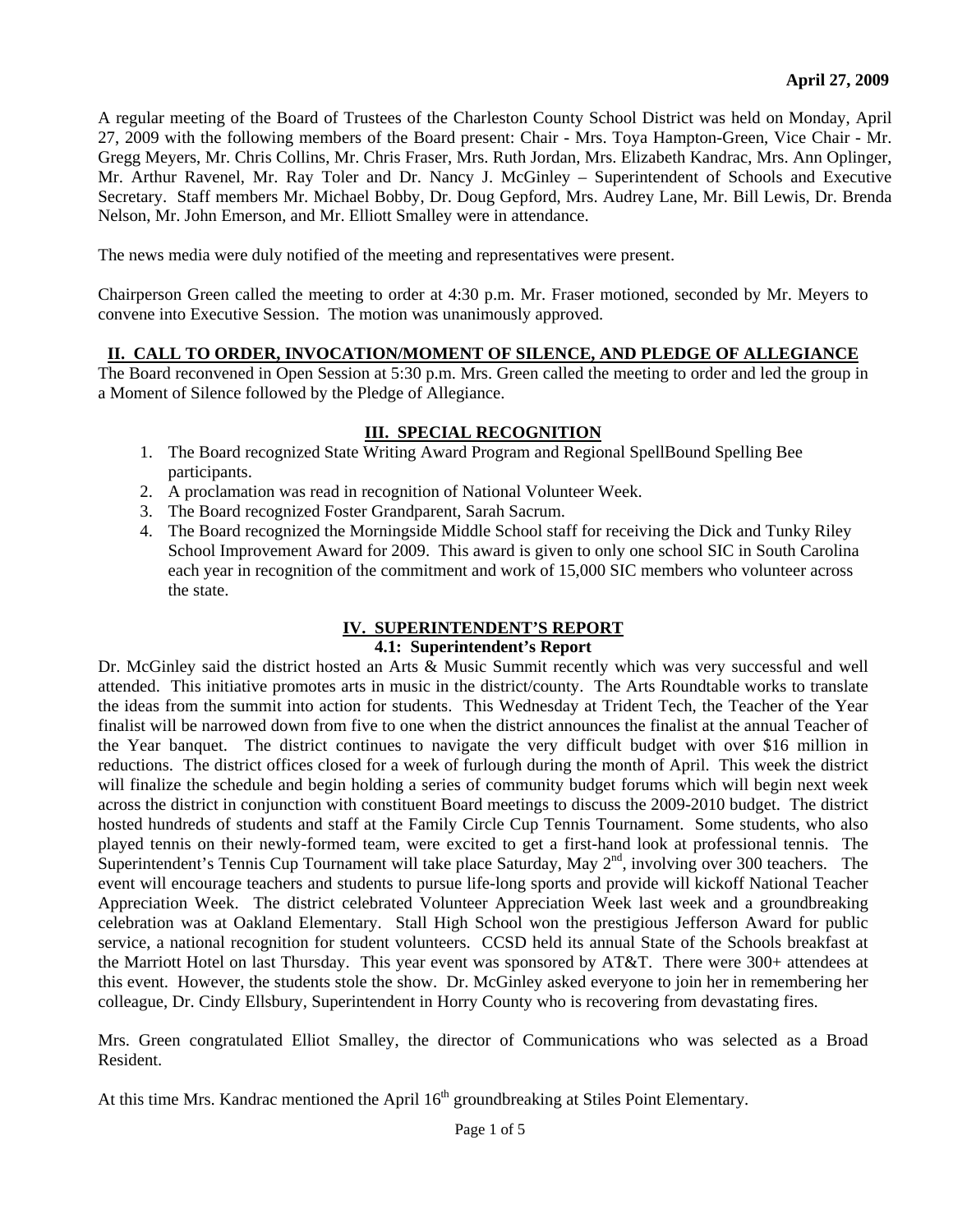# **V. VISITORS, PUBLIC COMMUNICATIONS**

## **5.1: Visitors, Public Communications**

- 1. Mr. Bob Bohnstenghl, principal at James Island Charter High School and his daughter Laura Bohnstenghl addressed the Board in support of the TOPS program.
- 2. Deacon Frank Russell, a representative of the School Improvement Council at Morningside Middle School, informed the Board that Royal Missionary Baptist has adopted the school over four years ago and in his role as a volunteer he can see that the school is making progress.
- 3. Ms. Kristen Johnson addressed the Board in support of transition services for students (TOPS).
- 4. Rev. Nelson Rivers III, pastor of Charity Missionary Baptist Church addressed the Board in support of Morningside Middle School. Rev. Rivers mentioned Jim Collins' book about stability and pledged the support of Charity Missionary Baptist Church for teachers and staff at Morningside Middle.
- 5. Mr. Henry Copeland urged the Board to address an issue related to the district's violation of the Freedom of Information Act. Mr. Copeland mentioned he would seek help to withhold district funds until the district responds to his request for information on transportation and budget.

# **XI. APPROVAL OF MINUTES/EXECUTIVE SESSION AGENDA ITEM**

### **6.1: Open and Executive Session Minutes of March 23, 2009**

The minutes of March 23, 2009 was tabled. No action was taken.

### **6.2: Motions of Executive Session of April 27, 2009**

The Board approved the following motions that were made in Executive Session on March 23, 2009:

- 1. **Appointment Principal St. Andrews School of Math and Science** The Board approved the appointment of Mark Shae as principal at St. Andrews School of Math and Science. The motion was approved 9-0.
- 2. **Appointment Program Coordinator 6th Grade Academy** The Board received information on the appointment of the  $6<sup>th</sup>$  Grade Academy Program Coordinator.
- 3. **Student Transfer Appeals** The Board approved student transfer appeals A, D and E. Student transfer appeals BCF and G were denied. The motion was approved 9-0.
- 4. **Expulsion Request** The Board identified a date to hear a student expulsion appeal.
- 5. **Property Matter** the Board discussed a property matter in Executive Session. No actions were taken.
- **6. James Island Charter High School Expansion Wetlands Fill and Grading** The Board approved a landfill recommendation for James Island Charter, subject to a payment for services provided to James Island Charter High School students that transferred to Clark Academy. The motion was approved 9-0.
- 7. **Legal Briefing** Legal Counsel briefed the Board on legal matters in Executive Session. The Board identified date to hear the appeal of Gregg Mathis Charter at 4pm on May 18<sup>th</sup> in the Board Room.
- 8. **Workers' Compensation Settlement** The Board approved a Workers' Compensation Settlement. The motion was approved 9-0.
- **9. Personnel Matters**  The Board discussed personnel matters in Executive Session. No actions were taken.

### **6.3: Financial Minutes of March 23, 2009**

Mr. Meyers motioned, seconded by Mr. Collins approval of the financial minutes for March 23, 2009. The motion was approved 9-0.

#### **VII: MANAGEMENT REPORT 7.1: Budget Update**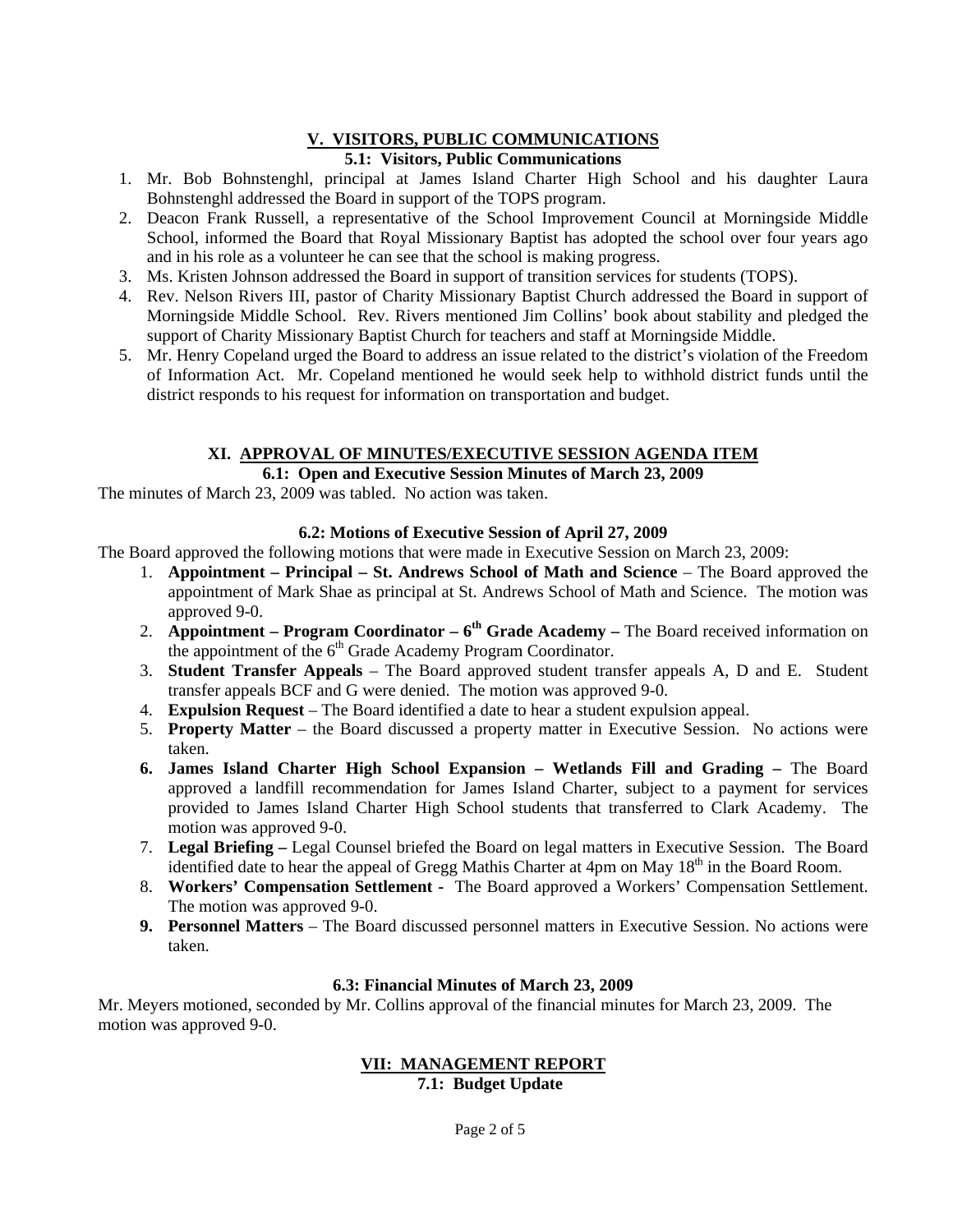Mr. Michael Bobby, Chief Financial Officer provided a budget update pointing out that the spend rate will go up over \$20 million over the summer because Capital Building Program summer projects. Mr. Bobby also informed the Board that a CEEF meeting was held last week. A recommendation will come before the Board on May  $11<sup>th</sup>$  for reallocation of projects and reallocation of advanced designs at seismic sites.

### **7.2: General Operating Fund Report**

Mr. Michael Bobby, Chief Financial Officer informed the Board that he anticipates enough tax collection to reduce the deficit and use less fund balance money.

#### **7.3: Quarterly Minority Business Enterprise Report**

Mr. Michael Bobby, Chief Financial Officer shared information the Minority Business Enterprise indicating that the total minority business is close to 50%.

#### **7.4: Child and Family Development Center**

Mr. Michael Bobby, Chief Financial Officer said the district was looking at a universal program. To move at this time is premature. He went on to recommend that program stay at its current location and that the lease be renegotiated for one year (reassessed) at \$300,000 a year.

#### **VIII: CHARLESTON ACHIEVING EXCELLENCE UPDATE**

No report at this meeting

**IX**. **POTENTIAL CONSENT AGENDA ITEMS**

Note: Mr. Collins left the room and did not return until after the Board had voted on items 9.1, 9.2, 9.4, 9.6, 9.8, 9.9, 9.10, and 9.11.

- **9.1 Second Reading of Policy Revisions** *A recommendation to approve the second reading of policy revisions listed below.*
	- A. BCA Board Member Code of Ethics,

B. BEDB – Agenda,

C. KCD – Donations/Gifts

Mr. Meyers motioned, seconded by Mr. Fraser approval of the second reading of the policies listed above. The motion was approved 6-2 (Toler).

#### 9.2 **First Reading of Policy Revisions –** *A recommendation to approve the first reading of policy revisions listed below.*

- A. GCCAG Family Medical Leave Act
- B. GCFA Clearance Standards for Classified Staff
- C. GDFCB Clearance Standards for Classified Staff
- D. GBEB Employee Conduct
- E. GCQC Resignation of Teachers
- F. GCKB Hiring of Principals/Assistant Principals
- G. GCKAAA Involuntary Teacher Transfers
- H. GCKAA Voluntary Teacher Transfers
- I. GCKA Teacher Assignments
- J. GCKAAAA Assignment of Master Teachers

Mrs. Jordan motioned, seconded by Mr. Meyers approval of the first reading of policies listed above. The motion was approved 8-0.

- 9.3 **Policy Regulations** *The Board received the following policy regulations as information.* Policy Regulations
	- A. GCCAG Family Medical Leave Act
	- B. JFAAA Residency Verification Procedures
- **9.4 Laura Brown Special Board Funds for 2008-2009** Mr. Meyers motioned, seconded by Mr. Fraser approval of a recommendation for allocation of Laura Brown Special Board Funds for 2008-2009. The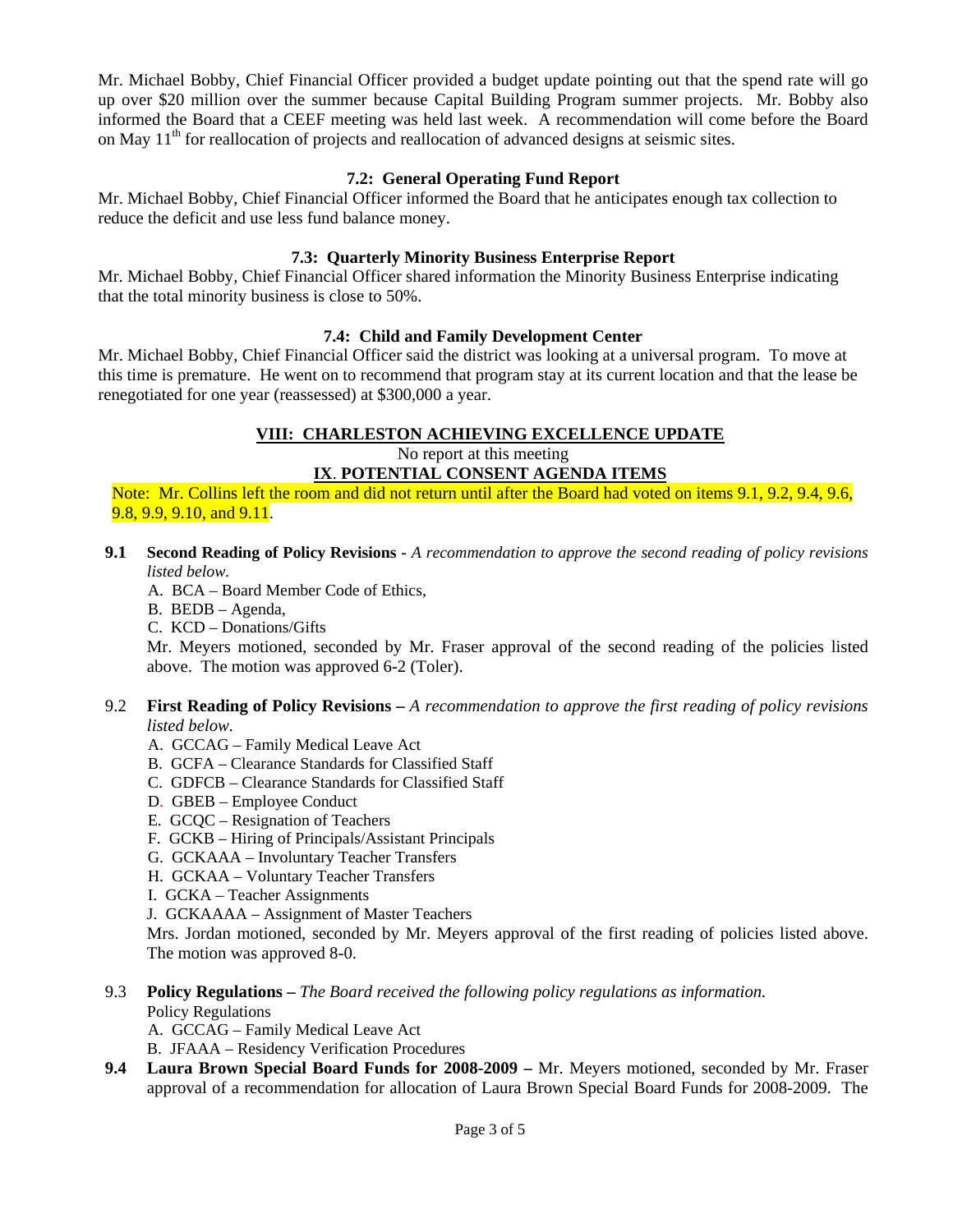grand total for individual amounts allocated at 50% of the total cost requested for competition travel expenses  $= $46,228$ . The motion was approved 8-0.

**9.5 Incremental Seismic Rehabilitation of School Buildings (K-12) –** Mr. Ravenel briefed the Board on the earthquake of 1886 and shared information from the Davis and Floyd assessment of the Rivers building indicating that an earthquake 5% of the 1886 earthquake would ruin the Rivers building. Therefore schools downtown and on Sullivan's' Island would be affected. Mr. Ravenel went on to share information from the FEMA book on Incremental Seismic Rehabilitation which he shared with the Superintendent, the Board and Mr. Bill Lewis. He said FEMA got Virginia Tech to do the work and they wrote the book. Mr. Catoe's essay warns the district about potential problems should an earthquake occur. He mentioned the letter Board Chair Toya Green wrote to the Superintendent requesting staff bring a recommendation to Board in May 2009. Mr. Ravenel suggested staff contact Virginia Tech to provide input on Seismic Rehabilitation to the district. He said if a Request for Proposal is done, and a decision is made, the work should be by design bid. Mr. Ravenel ended his discussion by suggesting a Study Team be formed with Mayor Riley, and others (some from African American communities) because this is a massive project.

Mr. Lewis responded to Mr. Ravenel's briefing by sharing his historical background and experience with seismic zones stating that he witnessed firsthand a six point earthquake while he served as Chief Engineer in Europe. Because of this experience, he has shared his concerns of the urgency with the board four different times. Mr. Lewis said the window is open to proceed with speed. FEMA defined the risk elegantly in the manual provided. Staff is aware of the vulnerability of schools downtown which is on terrible soil. Not to mention, Rivers, which is on piles. Schools have very little variable strength impacted by winds. However, Mr. Lewis stated that the most fearful point is the aftershocks. He is checking with the Bond Counsel and Mr. Bobby about carryover/ancillary funds - \$7 million has been identified, and CEEF has given staff authorization to move forward with seismic designs. Mr. Lewis said lower seismic zones gives opportunity to do less seismic repairs. He referenced 75 Calhoun Street and replacement of dropped ceilings. Mr. Lewis said there are three story schools, two story schools and one story schools. The plan is to survey and fix category two schools.

- **9.6 E.B. Ellington Elementary New School Construction Recommendation** Mr. Meyers motioned, seconded by Mr. Fraser approval of the E.B. Ellington Elementary New School Construction. The motion was approved 8-0.
- **9.7 Orange Grove Elementary Charter Change Order** Mr. Meyers motioned, seconded by Mr. Toler approval of the Orange Grove Elementary Charter Change Order recommendation. The motion was approved 9-0.
- **9.8 Facility Use Request Buist Academy** Mr. Meyers motioned, seconded by Mr. Fraser approval of the Buist Academy Facility Use Request. The motion was approved 8-0.
- **9.9 Facility Use Request North Charleston High School** Mr. Meyers motioned, seconded by Mr. Fraser approval of the North Charleston High School Facility Use Request. The motion was approved 8- 0.
- **9.10 Facility Use Request Burke High School -** Mr. Meyers motioned, seconded by Mr. Fraser approval of the Burke High School Facility Use Request. The motion was approved 8-0.
- **9.11 Home School Applications** Mr. Meyers motioned, seconded by Mr. Fraser approval of Home School Applications. The motion was approved 8-0.
- 9.12 **Neighborhood Planning Team Initiative** Dr. Brenda Nelson briefed the Board about the possibility of funding three NPT schools in the 2010-2011. While staff is not sure if funding would be available, the request is being made to engage schools interested to allow them a year to plan. Staff requested permission from the Board to start the process at this time. Mr. Meyers motioned, seconded by Mrs. Jordan approval of staff's request to begin the planning process. The motion was approved 9-0.

#### **ADJOURNMENT**

There being no further business to come before the Board, at 7:40 p.m., Mr. Meyers motioned, seconded by Mrs. Jordan to adjourn the meeting. The motion was approved by consensus.